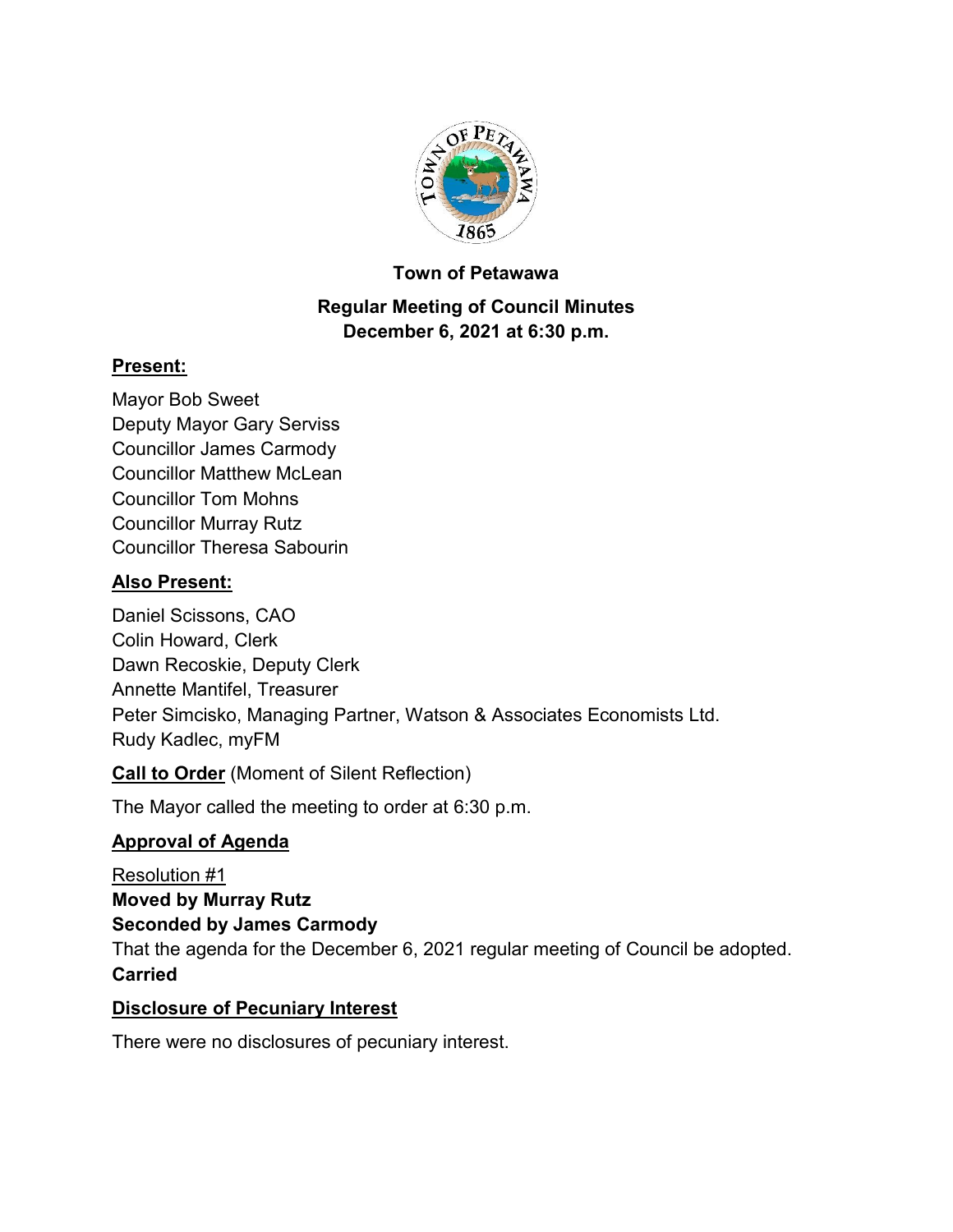### **Approval of Minutes**

1. Council Meeting (November 15, 2021)

Resolution #2 **Moved by Gary Serviss Seconded by Theresa Sabourin** That the minutes of the meeting of Council held November 15, 2021 be approved as printed and circulated. **Carried**

### **Public Meeting**

1. Development Charges Study Update and Draft Amending Development Charges By-law – Peter Simcisko, Managing Partner, Watson & Associates Economists Ltd.

The Public Meeting was opened by the Mayor at 6:31 p.m. Annette Mantifel, Treasurer, welcomed Peter Simcisko, Managing Partner, Watson & Associates Economists Ltd. Mr. Simcisko advised that Notice of the Public Meeting had been provided as required under the *Development Charges Act,* 1997, (D.C.A.). The purpose of the public meeting is to provide an overview of the proposed amendments and to receive public input prior to Council's consideration of the passing of a by-law.

Mr. Simcisko presented the development charges study update and the draft amending by-law. Mr. Simcisko highlighted the amendments to the D.C.A. made through the *More Homes, More Choice Act*, and *COVID-19 Economic Recovery Act*.

Mr. Simcisko highlighted the changes to development charges eligible costs, including changes to projects and capital cost estimates. The proposed changes include an increase of \$1,089 for an urban area residential single dwelling and a \$0.60 increase per square foot for non-residential urban.

Mr. Simcisko reported Council's next steps are to receive input from the public, consider any amendments to the D.C. Update Study, and finalize the Development Charges Interest Rate Policy, prior to adopting the amending bylaw on January 17, 2022.

Mayor Sweet asked to hear comments from members of the public. No one from the public came forward to speak for or against the amendments.

Mayor Sweet declared the Public Meeting closed at 6:50 p.m.

Subsequent to the closure of the public meeting, Council adopted the following resolution: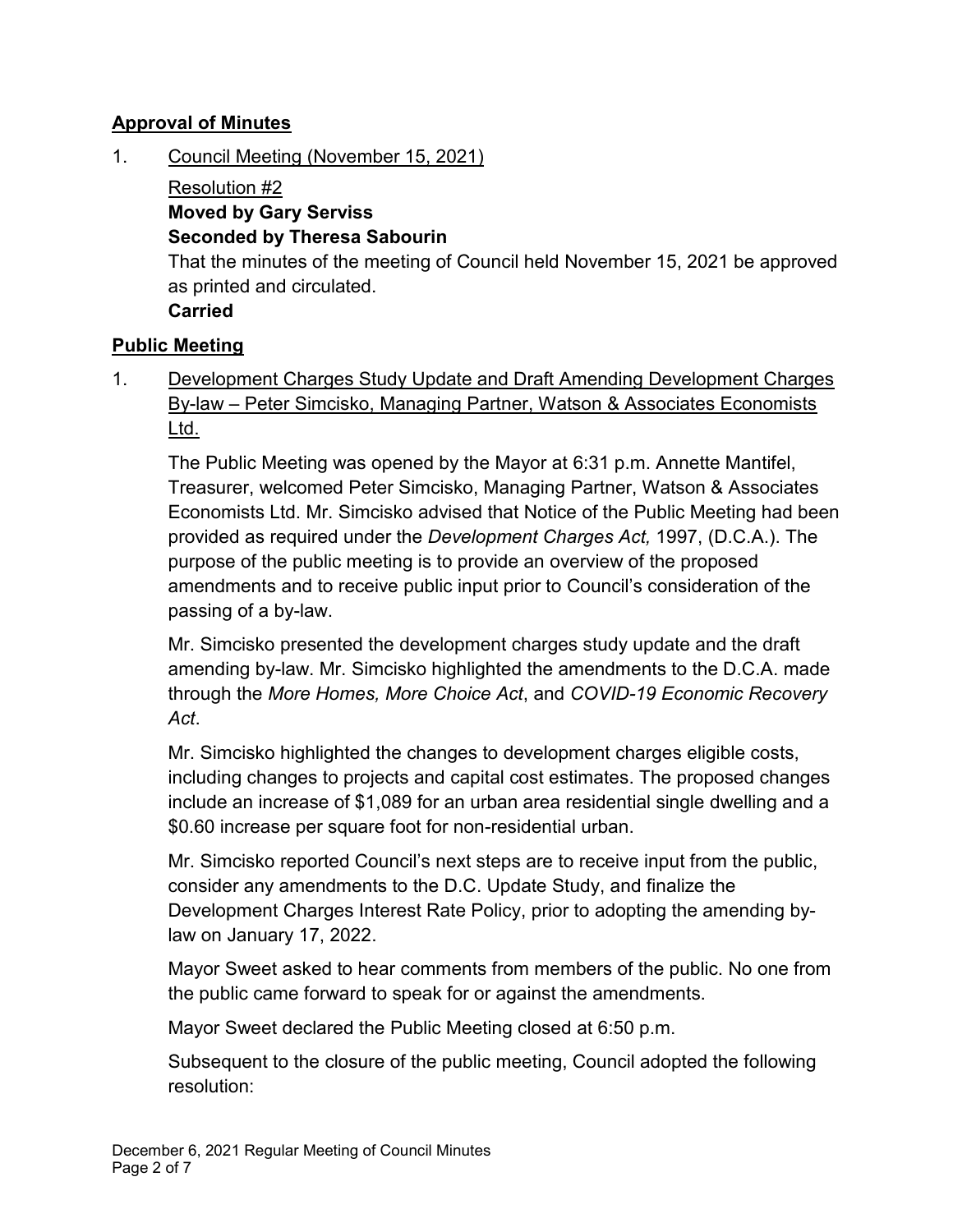## Resolution #3 **Moved by Murray Rutz Seconded by James Carmody**

That the Town of Petawawa 2021 Development Charges Update Study dated November 17, 2021 and related Addendum dated December 1, 2021, be approved as presented; and

That the By-law to amend Development Charges By-law 1280/19 be brought forward to the January 17, 2022 meeting of Council for consideration. **Carried**

### **Presentations**

There were no presentations.

## **By-laws**

1. By-law 1455/21 – being a by-law to authorize a Development Agreement with 2681746 Ontario Limited (Subway)

### Resolution #4

### **Moved by Gary Serviss Seconded by Theresa Sabourin**

That By-law 1455/21, being a by-law to authorize a Development Agreement with 2681746 Ontario Limited (Subway), be read a first and second time.

# **Carried**

# Resolution #5 **Moved by James Carmody Seconded by Matthew McLean** That By-law 1455/21 be read a third time and passed. **Carried**

2. By-law 1456/21 – being a by-law to provide that section  $50(5)$  of the Planning Act not apply to Block 58 Registered Plan 49M-89

# Resolution #6

## **Moved by Tom Mohns**

# **Seconded by Matthew McLean**

That By-law 1456/21, being a by-law to provide that section 50(5) of the Planning Act not apply to Block 58 Registered Plan 49M-89, be read a first and second time.

## **Carried**

Resolution #7 **Moved by Murray Rutz Seconded by Gary Serviss**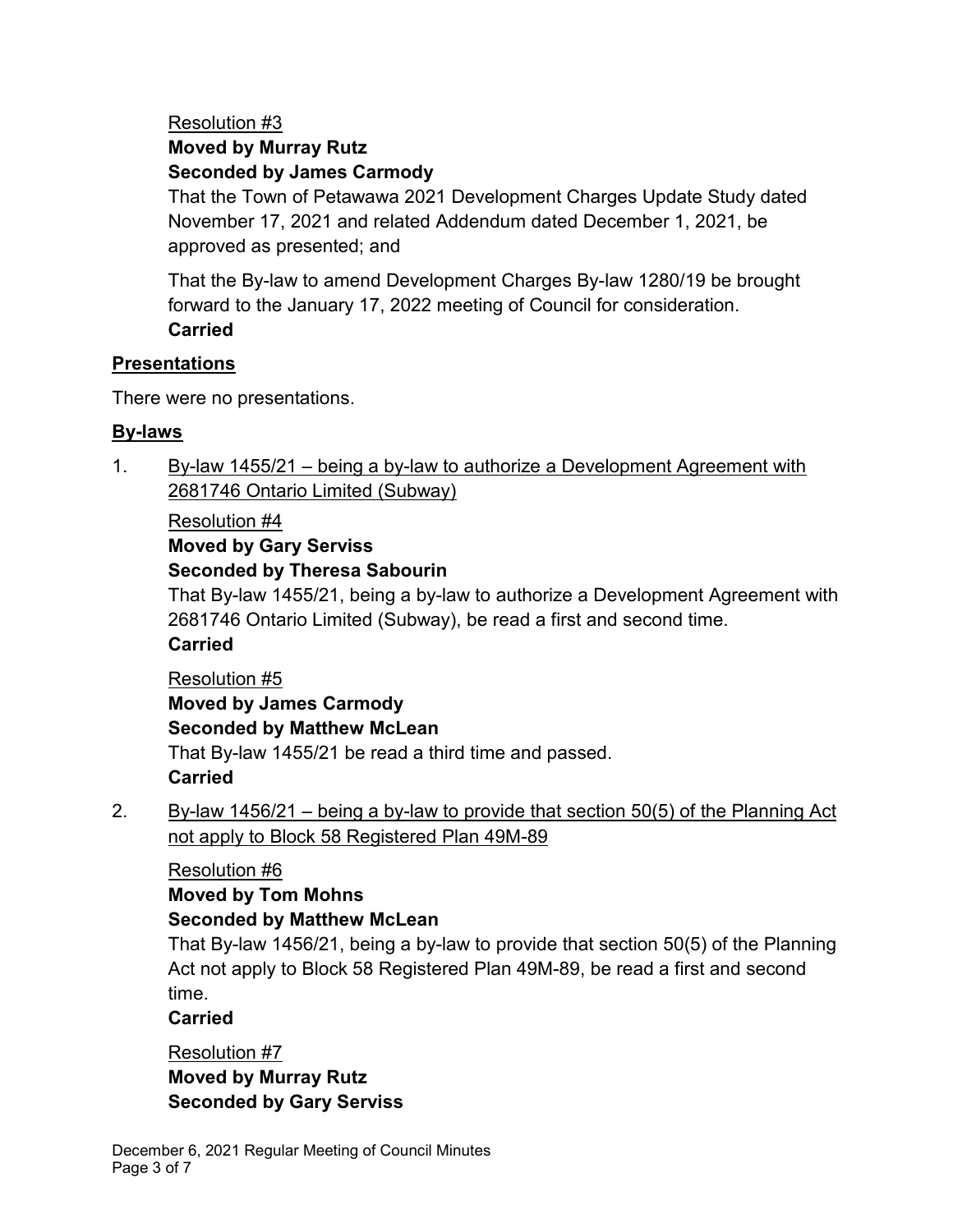That By-law 1456/21 be read a third time and passed. **Carried**

### **Correspondence**

There were no items of correspondence.

## **Minutes**

1. Council-In-Committee Meeting (November 22, 2021)

### Resolution #8 **Moved by James Carmody Seconded by Gary Serviss**

That the minutes of the Council-In-Committee meeting held on November 22, 2021 be accepted by Council, and that resolutions from that Committee become resolutions of Council.

**Carried**

## 2. Ottawa Valley Waste Management Board (July 15, 2021)

Councillor Tom Mohns provided an overview of the recent activities of the Ottawa Valley Waste Management Board.

### Resolution #9

# **Moved by Tom Mohns**

### **Seconded by Murray Rutz**

That the minutes of the Ottawa Valley Waste Management Board meeting held on July 15, 2021 be adopted as information. **Carried**

## 3. Pembroke and Area Airport Commission (September 16, 2021)

Councillor Murray Rutz provided an overview of the recent activities of the Pembroke and Area Airport Commission.

## Resolution #10

# **Moved by Murray Rutz**

## **Seconded by Tom Mohns**

That the minutes of the Pembroke and Area Airport Commission meeting held on September 16, 2021 be adopted as information. **Carried**

## 4. Petawawa Public Library Board (September 27, 2021 & October 25, 2021)

Deputy Mayor Gary Serviss provided an overview of the recent activities of the Petawawa Public Library Board.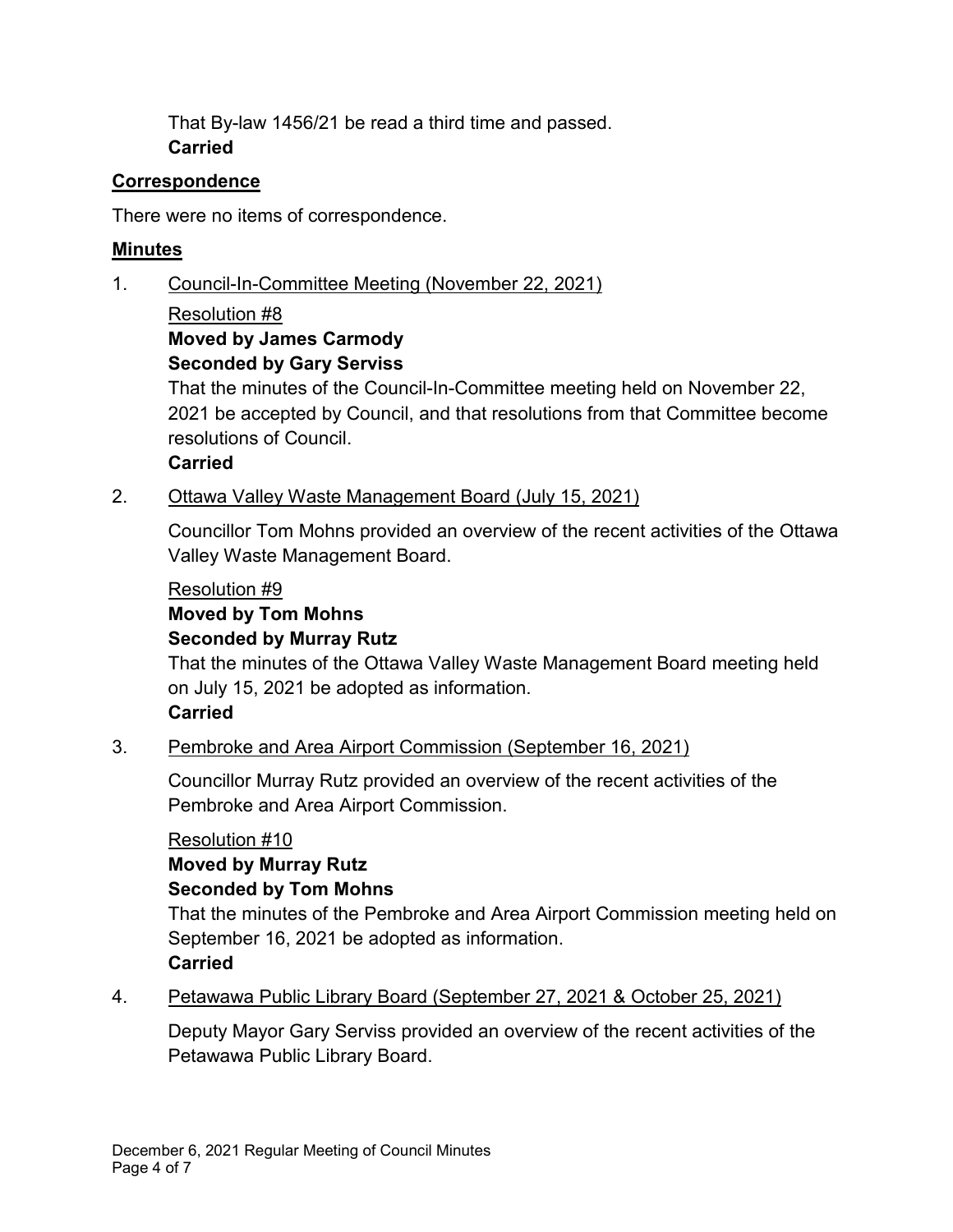## Resolution #11 **Moved by Gary Serviss Seconded by James Carmody**

That the minutes of the Petawawa Public Library Board meetings held on September 27, 2021 and October 25, 2021 be adopted as information. **Carried**

### 5. Petawawa Accessibility Advisory Committee (October 28, 2021)

Councillor Theresa Sabourin provided an overview of the recent activities of the Petawawa Accessibility Advisory Committee.

## Resolution #12 **Moved by Theresa Sabourin Seconded by Murray Rutz**

That the minutes of the Petawawa Accessibility Advisory Committee meeting held on October 28, 2021 be adopted as information. **Carried**

### **Staff Reports**

### 1. FM-08-2021 – Development Charge Interest Rate Policy

Annette Mantifel, Treasurer, provided an overview of the report.

### Resolution #13

### **Moved by Murray Rutz Seconded by Theresa Sabourin**

Be it resolved that Council of the Corporation of the Town of Petawawa approves the Development Charge Interest Rate Policy as presented and that a by-law be brought forward to formally approve the policy at the same time a by-law is adopted to amend Development Charges By-law 1280/19. **Carried**

### 2. CAO-07-2021 – COVID-19 Vaccination Policy

Daniel Scissons, CAO, provided an overview of the report. Mr. Scissons explained the draft policy responds to Dr. Cushman's request encouraging municipalities to enact a COVID-19 vaccination policy. The Town's policy is based upon the County of Renfrew vaccination framework and was drafted in collaboration with neighbouring municipalities.

## Resolution #14 **Moved by James Carmody Seconded by Gary Serviss**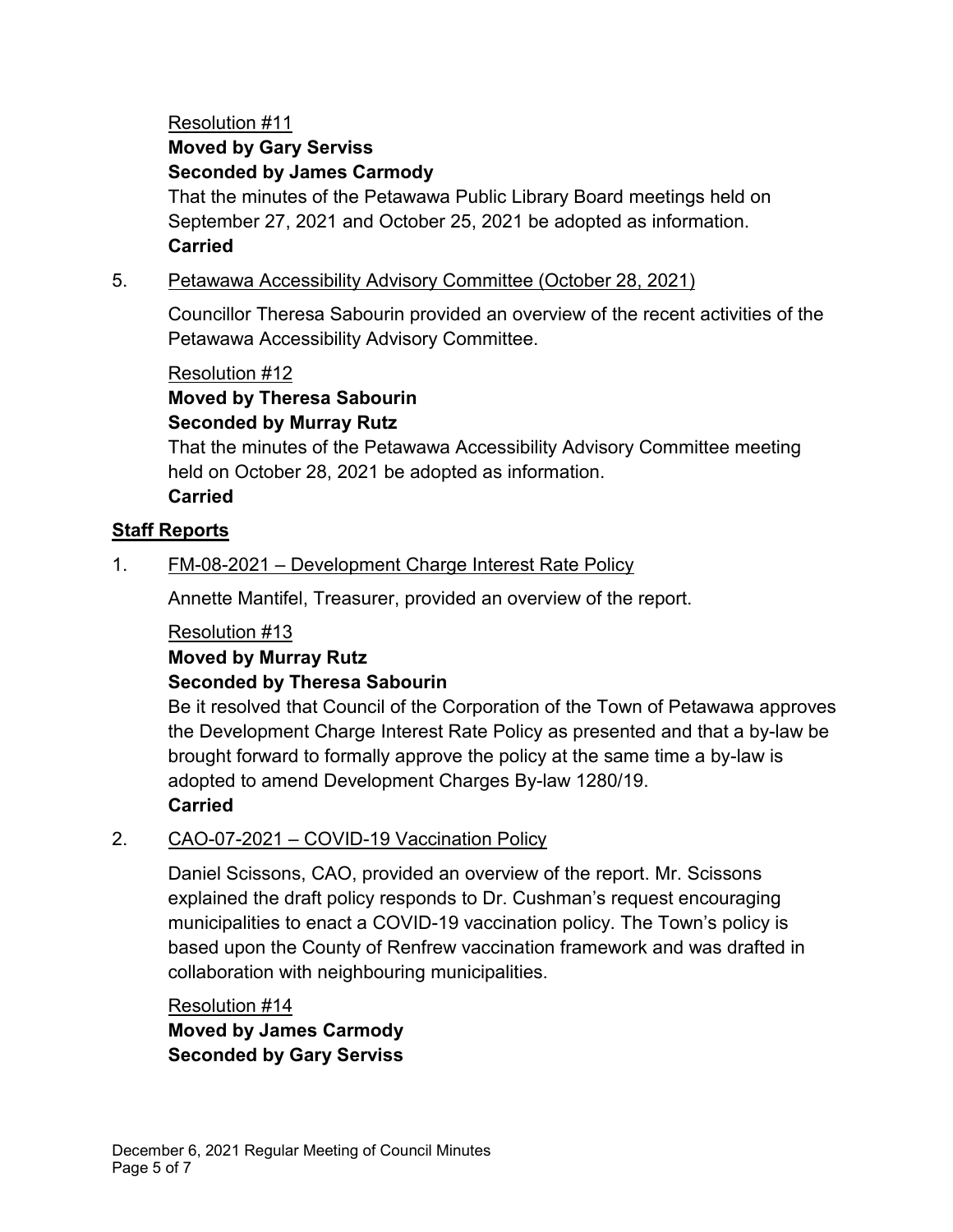That Council approves Policy # G-08 COVID-19 Vaccination, and that the Town's Human Resources Corporate Policies and Procedures By-law 843/13 be amended to include the policy.

### **Carried**

### **Councillor Reports**

Mayor Bob Sweet reported he recently attended several Town of Petawawa and County of Renfrew meetings including: Ottawa Valley Recreational Trail Advisory Committee; Renfrew County Community Futures; Review Committee for the 2021 Warden's Awards; Deep River Community Health Committee; Ontario Winter Games Organizing Committee; and Petawawa Police Services Board. Mayor Sweet also reported he attended the Code of Conduct seminar hosted by Integrity Commissioner Tony Fleming. Mayor Sweet participated in the Petawawa Santa Claus Parade on December 4<sup>th</sup> and congratulated staff and volunteers for a very successful and well attended event. Mayor Sweet reported he attended the Roger's Hometown Hockey reception in Pembroke on December 5<sup>th</sup>.

Deputy Mayor Gary Serviss reported he participated in the media release on December 3<sup>rd</sup> for the Veterans Banner Program. Deputy Mayor Serviss also attended the Santa Claus Parade and congratulated staff and volunteers for a great event and tree lighting ceremony.

Councillor Theresa Sabourin reported that she attended Town's 25<sup>th</sup> Anniversary Organizing Committee meeting on November 3rd. Councillor Sabourin also attended the Code of Conduct seminar hosted by Integrity Commissioner Tony Fleming and chaired the Petawawa Accessibility Advisory Committee meeting on November 25<sup>th</sup>.

Councillor James Carmody reported he attended the OAPSB Zone 2 fall meeting in Ottawa on November 26<sup>th</sup>. Councillor Carmody also reported he attended the Petawawa Police Services Board meeting and the presentation of the Community Safety and Well-Being Plan on November 17<sup>th</sup>. Councillor Carmody also attended the Veterans Banner Program media release on December 3<sup>rd</sup> and an event at Festival Hall on December 4<sup>th.</sup>

Councillor Tom Mohns reported he attended an Ottawa Valley Waste Management Board meeting and reported the Board adopted a COVID-19 vaccination policy and approved its upcoming 2022 budget.

Councillor Murray Rutz reported that he also attended the Petawawa Police Services Board meeting and the presentation of the Community Safety and Well-Being Plan on November 17<sup>th</sup>. Councillor Rutz also attended a recent Pembroke and Area Airport Commission meeting. Councillor Rutz reported the Festival Hall Seating Fundraising Campaign has launched after receiving federal grant funding of \$76,040. Councillor Rutz also attended the Veterans Banner Program media release on December 3rd; the